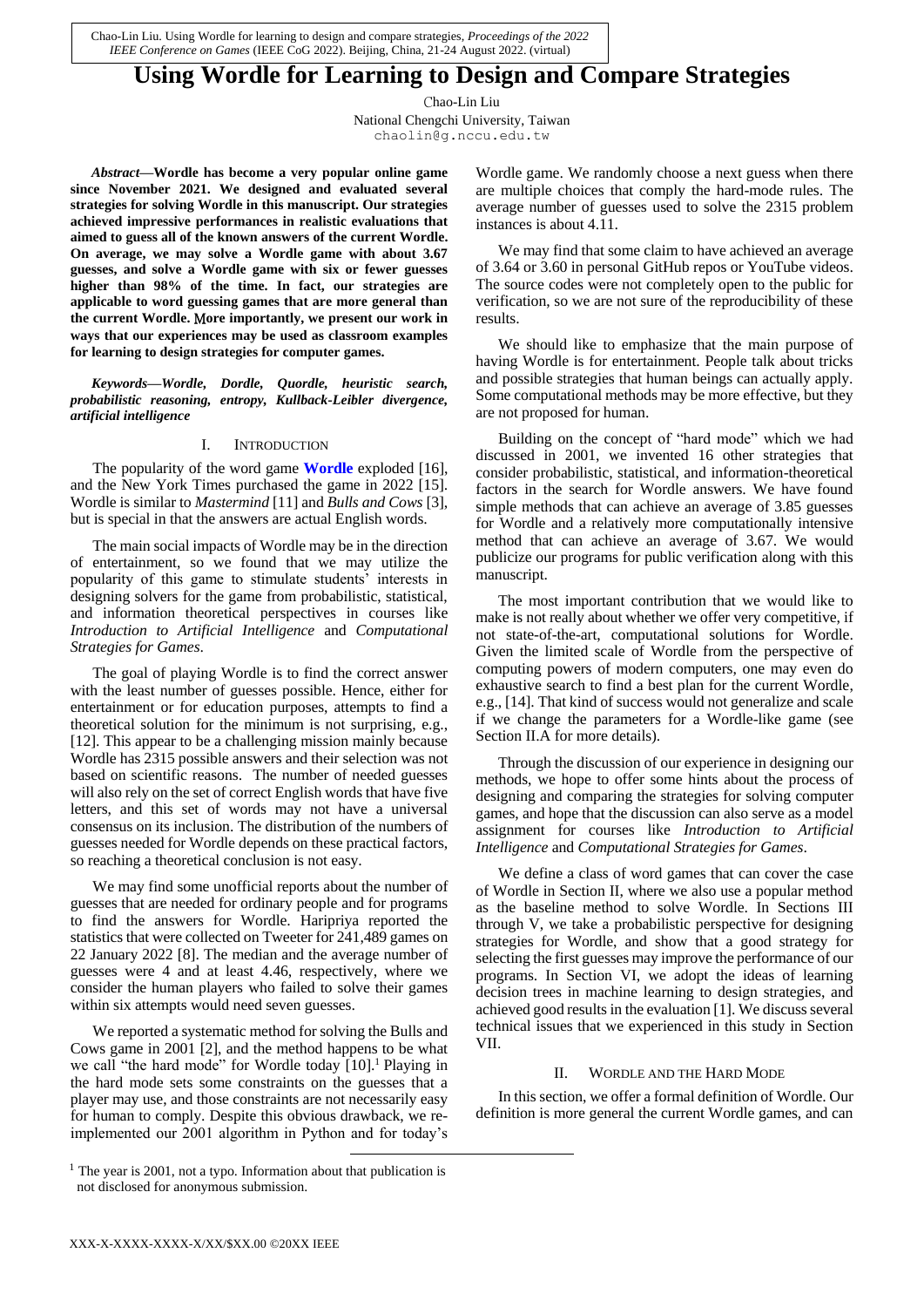be used to define a family of Wordle games. We then explain how we used a "hard mode" principle to solve Wordle

## *A. A Formal Defintion of the Word Game Wordle*

Let  $W = (\Sigma, C, P, T, \lambda)$  denote a word game, where  $\Sigma =$  $\{s_1, s_2, \dots, s_i, \dots, s_n\}$ , for a positive integer *n*, is a set of basic symbols.  $\mathbf{C} = \{c_1, c_2, \cdots, c_j, \cdots, c_m\}$ , for a positive integer m, is a set of words, whereas each word  $c_i \in \mathcal{C}$  is a string of  $\lambda$ symbols  $c_{j1}c_{j2} \cdots c_{jk} \cdots c_{j\lambda}$  and each  $c_{jk}$  is equal to a certain  $s_i \in \Sigma$ . A symbol may appear more than once in a word. The goal of the game is to identify the answer of the game,  $T =$  $c_a \in \mathcal{C}$ , via the shortest sequence of guesses possible.  $\mathbf{P} =$  $\{p_1, p_2, \dots, p_u, \dots, p_v\}$ , for a positive integer v, is the set of permitted words from which a player may use as a guess. To that end, a word in **P** is string of  $\lambda$  symbols in  $\Sigma$ , just like a word in  $C$ . For a reasonable game,  $C$  must be a subset of  $P$  or is equal to  $P$ .

When playing the word game, a player iteratively offers a sequence of guesses. For each guess, the player will receive a response that indicates how well the guess matches the answer. The player can choose her/his next guess according to the information that s/he infers from the previous responses in order to find  $T$  with the fewest number of guesses possible.

For the Wordle game, the  $\Sigma$  of Wordle is the English alphabet, all of the words in  $C$  have five symbols, and  $C$  is a list of 2315 different English words, i.e.,  $n = 26$ ,  $m = 2315$ and  $\lambda = 5$ . **P** is the set of actual English words that have exactly five letters, including some rarely used words like "CWCTH" [\[7\],](#page-5-10) where whether a word is "actual" or not may depend on the implementation of the game providers. These settings are certainly changeable to define new games.

Let  $T = t_1 t_2 t_3 t_4 t_5$  and  $G = g_1 g_2 g_3 g_4 g_5$  represent the answer and a certain guess, respectively, for a Wordle game. A response  $R = r_1 r_2 r_3 r_4 r_5$  to a guess consists of five squares, that can be green, yellow, or gray. A green square  $r<sub>x</sub>$  indicates that  $g_x = t_x$ , for  $x \in \{1,2,3,4,5\}$ . A yellow square  $r_x$ indicates that  $g_x = t_y$  for a  $y \neq x$  and  $x, y \in \{1,2,3,4,5\}$ , on the condition that a  $t_y$  can flag a  $g_x$  as yellow only once. A gray square  $r_x$  indicates that  $g_x$  does not equal to any symbol in  $T$ .

#### *B. The Baseline Strategy*: *The Hard Mode*

One simple way for computers to solve Wordle is using the hard mode strategy. Assume that we have randomly chosen a first guess,  $G_1$ , and have received the response  $R_1$ . With this piece of information, we may reduce the size of  $\mathcal C$ with the following observation.

**Principle HM:**  $c_i \in \mathcal{C}$  cannot be the answer, if we temporarily assume  $c_j$  to be the answer, use  $c_j$  to compare with a guess  $G_1$ , and get a response that is different from  $R_1$ .

In the following discussion we will use 1, 2, and 0 to indicate the green, yellow, and gray square, respectively in our statements. Hence, a **perfect response** will be "11111". We will also use  $C$  as  $P$ , although that is not necessary. We will discuss this issue in this manuscript.

The validness of the Principle HM can be explained with a simple example. If "amble" is the answer, and our guess is

1

#### **Strategy Hard-Mode**

- Step 1. Randomly choose a  $c_j$  from  $\boldsymbol{C}$  as the first guess  $G_1$ , and assume that the response is  $R_1$ .
- Step 2.  $i = 1$
- Step 3. While  $R_i$  is not perfect, do the following:
- Step 31. Filter and reduce  $C$  with  $R_i$  based on the Principle HM.
- Step 32. Randomly choose the next guess  $G_{i+1}$  from the reduced  $\mathcal{C}$ , and let the response be  $R_{i+1}$ .
- Step 33  $i = i + 1$ Step 4. Record *i*. If  $i > 6$ , report failure.

Fig. 1. The Baseline: Strategy Hard-Mode

TABLE I. Statistics for two runs of Strategy Hard-Mode

| Strategy      | mın       | median  | mean  | max |
|---------------|-----------|---------|-------|-----|
| Hard-<br>Mode |           |         | 4 1 i |     |
|               | excellent | failure |       |     |
|               | 4.00%     | 1.75%   |       |     |

TABLE II. Raw records for two runs of Strategy Hard-Mode

| Number of guesses |     |     |      |      |       |
|-------------------|-----|-----|------|------|-------|
| Number of games   |     | 182 | 1099 | 1830 | ' 154 |
| Number of guesses |     |     |      |      |       |
| Number of games   | 281 | 60  | 20   |      |       |

"apple", then the response is "10011". When we filter the words in  $C$  with the Principle HM, we will know that "amuse" must not be the answer because, if "amuse" were the answer, we would have "10001" as the response. Hence we may exclude "amuse" from  $C$  for the current game. In contrast, both "amble" and "angle" remain to be candidates for the answer.

We provide the algorithm for **Strategy Hard-Mode** that employs the Principle HM for solving Wordle in Fig. 1. The implementation is really easy, and the computation is very efficient. Tables I and II show the statistics of two runs of Strategy Hard-Mode on the 2315 Wordle answers. Since the guesses were randomly selected, we could observe different outcomes in repeated runs. Since we conduct the experiments twice, the total number of games is 4630 in Table II, and we solved 1830 games with four guesses. On average, we used 4.11 guesses to solve the games, and failed to find the answers with six or fewer attempts in  $(60+20+1)=81$  games, which is equivalent to 1.75% "failure" rate. We considered games in which we found the answers with one or two guesses as "excellent". The baseline methods performed excellently in 4.00% of the games.

#### III. COLLOCATION-BASED HEURISTIC

After using the Principal HM to filter  $C$ , we have used up the information that the responses to the previous guesses have offered. All of the words in the reduced  *are reasonable* candidates for the answer. In the Strategy Hard-Mode, a word in  $C$  was chosen as the next guess randomly. We need to invent a heuristic to choose the next guess from the reduced  $C$ .

#### *A. Motivation*

Recall the game of aiming to guess a number between 1 and 10.<sup>2</sup> The optimal strategy is using the current guess to split the remaining candidates of the answer into two subgroups of

<sup>2</sup> http://www.learningaboutelectronics.com/Articles/Numberguessing-game-with-PHP.php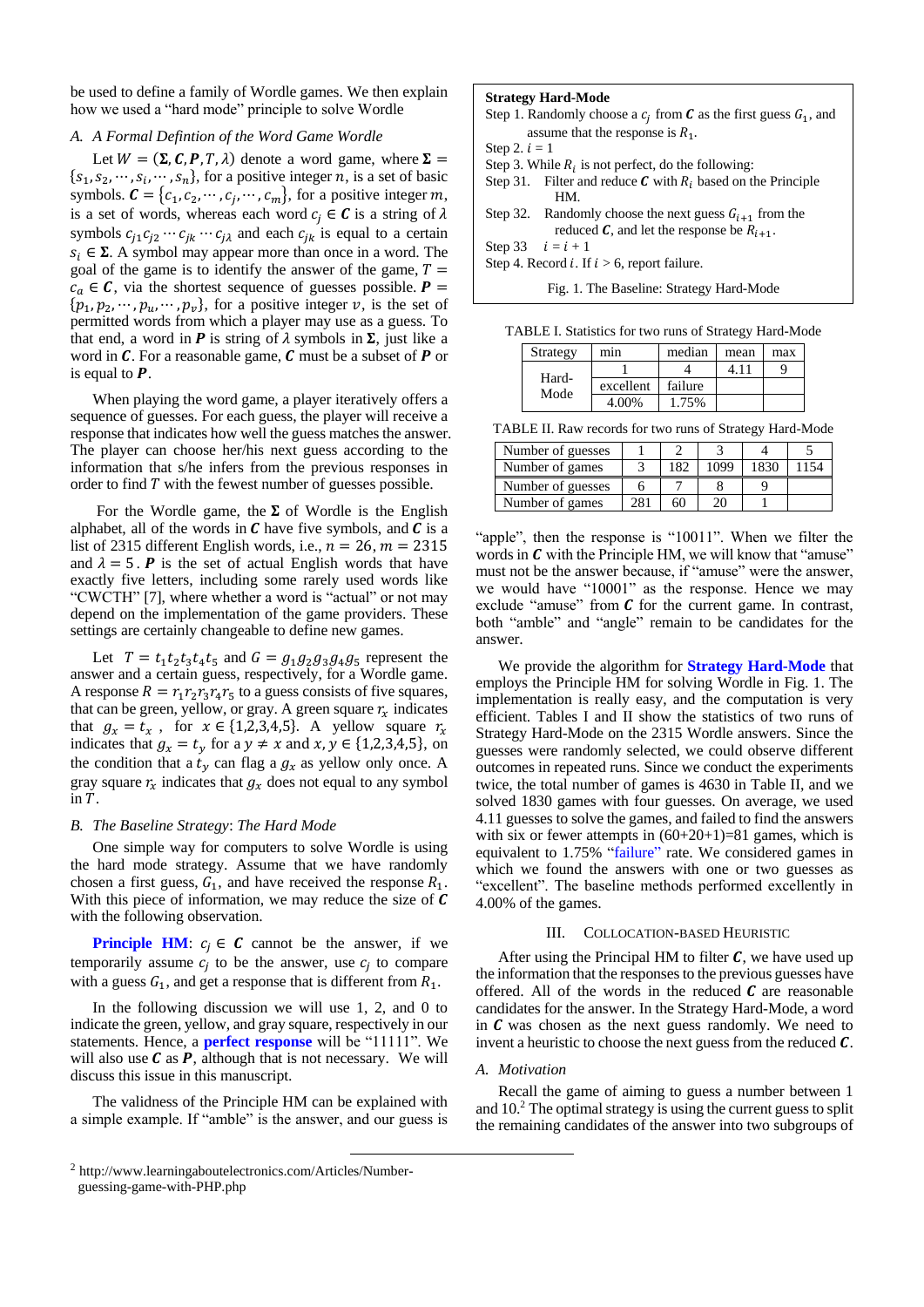almost equal sizes each time. By doing so, we minimize the depth of the search tree, and minimize the expected number of steps needed to find the answer.

This observation also provides a motivation for understanding the design of binary search tree [\[5\].](#page-5-11) We may inherit the ideas of binary search trees, and estimate the quality of the groupings of the remaining answers in  $\mathcal C$  of the Wordle based on the unconditional and conditional distributions of the symbols.

## *B. Unconditional and Conditional Probaility of Symbols*

For any given  $C$  and  $P$  in a game, it is easy for us to compute the unconditional and conditional probabilities of inclusion of the symbols in words.

We define the unconditional probability of a symbol  $s_i$  in  $\Sigma$  for the **C** as the probability of the inclusion of  $s_i$  in the words in C. The unconditional probability of a symbol  $s_i$  in  $\Sigma$ for the  $P$  is defined analogously. Identity (1) provides an operational definition for  $Pr_c(s_i)$ .

$$
Pr_c(s_i) = \frac{number\ of\ words\ that\ include\ s_i\ in\ C}{number\ of\ words\ in\ C} \tag{1}
$$

We define the conditional probability  $Pr_c(x|s_i)$  of seeing a symbol x given that the symbol  $s_i$  is present in a word in  $\mathcal{C}$ . The conditional probability for  $P$  is defined analogously. Identity (2) provides an operational definition for  $Pr_c(x|s_i)$ for all symbols  $x$  in  $\Sigma$ , where  $Pr_c(x, s_i)$  is the probability that x and  $s_i$  appear in the same word in C.  $Pr_c(s_i|s_i)$  may not be zero if there are words in  $\mathcal C$  that include more than one  $s_i$ .

$$
Pr_c(x|s_i) = \frac{Pr_c(x,s_i)}{Pr_c(s_i)}
$$
 (2)

Given the conditional probability values for all symbols in  $\Sigma$ , we may compute the entropy for each of these conditional distributions  $H_c(s_i)$ , using the identity shown in (3).

$$
H_c(s_i) = \sum_{k=1}^{k=n} Pr_c(s_k|s_i) \log \frac{1}{Pr_c(s_k|s_i)}
$$
(3)

### *C. Ranking the Candidates Words*

The task of selecting the next word as our guess requires us to compute a score for a candidate word in  $C$ . Recall that, in the process of playing Wordle, the size of  $C$  decreases in each iteration in the Strategy Hard-Mode, so the computation of the unconditional probability, condition probability, and the entropy is a dynamic task.

Each word in a word game  $G$  has  $\lambda$  symbols. If we naively assume that the contributions of each of these  $\lambda$  symbols to the score of a candidate word are independent, we have a simple way to estimate the score of the candidate words in  $G$ . This step is expressed in identity (4).

$$
score(c_j) = \sum_{k=1}^{k=\lambda} score(c_{jk})
$$
 (4)

#### *D. Maximizing the Entropy when Ranking the Candidates*

From here, we have multiple ways to define  $score(c_{ik})$ . Some of which are intuitively favorable, and others appear to be less attractive. In a university course, students may be encouraged to try and compare their actual effects.

Based on the nature of the entropy, if we prefer the  $s_i \in \Sigma$ that has a larger  $H_c(s_i)$ , we are favoring the  $s_i$  that collocates more diversely with the symbols in  $\Sigma$ . Getting information about such an  $s_i$  allows us to collect more information about more symbols in  $\Sigma$ , therefore increasing the possibility of leading to more shallow search tree. The score for a candidate word can be as simple as identity (5) shows, if we continue to choose the next guess from the current reduced as we explained in Section II.B.

score
$$
(c_j)
$$
 =  $\sum_{k=1}^{k=\lambda} score(c_{jk}) = \sum_{k=1}^{k=\lambda} H_c(c_{jk})$  (5)

In (5), the contribution of a symbol  $c_{jk}$  in  $c_j$  is the entropy of its collocational probability, by setting  $s_i = c_{ik}$  in (2) and (3).

TABLE III. Statistics for Strategy Hard-Mode-Collocation

| Strategy  | un-max | $un-min$ | wht-max | wht-min |
|-----------|--------|----------|---------|---------|
| min       |        |          |         |         |
| median    |        |          |         |         |
| mean      | 4.326  | 5.044    | 4.62    | 4.525   |
| max       | 11     | 10       | 10      |         |
| excellent | 2.59%  | 1.47%    | 2.42%   | 2.38%   |
| failure   | 4.71%  | 10.58%   | 7.65%   | 3.24%   |

It is intriguing to weigh  $H_c(c_{jk})$  by the unconditional probability of  $Pr_c(c_{jk})$  when calculating  $score(c_{jk})$ . Identity (6) shows the operation for this intuitive exploration.

score(c<sub>j</sub>) = 
$$
\sum_{k=1}^{k=1} score(c_{jk}) = \sum_{k=1}^{k=1} \frac{Pr_c(c_{jk})H_c(c_{jk})}{normalizer},
$$
 (6)

where *normalizer* =  $\sum_{k=1}^{k=\lambda} Pr_c(c_{jk})$ 

Putting the above reasoning together we would choose the  $c_j$  that has the largest score $(c_j)$  for all current candidate words. This step is expressed in the following identity

nextGuess(
$$
\boldsymbol{C}
$$
) =  $c_j^*$  =  $argmax_{c_j \in \boldsymbol{C}} score(c_j)$  (7)

Recall that our using *argmax* in (7) is based on intuitive arguments. It is thus educational to switch to using *argmin* in part of our evaluation process. We may examine whether or not results of realistic experiments support our intuition. For this purpose, we used the identity in (8).

nextGuess(
$$
\mathbf{C}
$$
) =  $c_j^*$  =  $argmin_{c_j \in \mathbf{C}} score(c_j)$  (8)

#### *E. Algorithm and its Evaluation*

We replace the steps of randomly selecting the next guess in Strategy Hard-Mode in Fig. 1 with the steps that aim to optimize either (7) or (8), depending on the goals of individual experiments. Fig. 2 shows the algorithm for **Strategy Hard-Mode-Collocation**.

Table III shows the summary for the experiments in which we may use four possible different ways to choose the next guesses. The label un-max (for *unweighted-argmax*), indicate that identities (5) and (7) were used in the experiment, un-min (for *unweighted-argmin*) indicates that (5) and (8) were used, wht-max (for *weighted-argmax*) indicates that (6) and (7) were used, and wht-min (for *weighted-argmin*) indicates that (6) and (8) were used.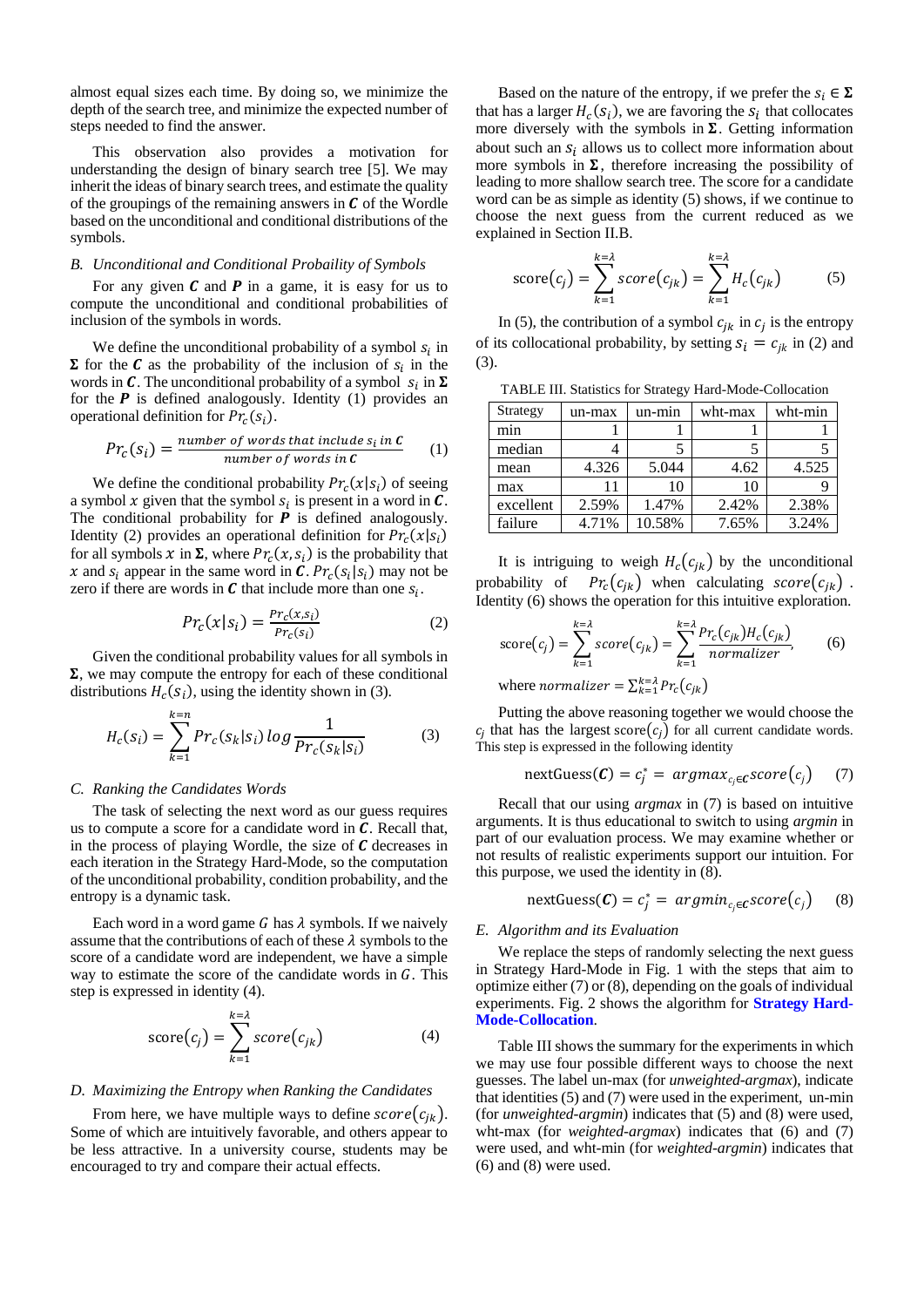#### **Strategy Hard-Mode-Collocation**

Step 1. Choose the  $c_j$  from  $\mathbf C$  that optimize score $(c_j)$ ,  $c_j \in \mathbf C$ , based on the identities (7) or (8), as the first guess  $G_1$ , and assume that the response is  $R_1$ . Step  $2$ ,  $i - 1$ 

Step 3. While  $R_i$  is not perfect, do the following:

Step 31. Filter and reduce  $C$  with  $R_i$  based on the Principle HM.

Step 32. Choose the next guess  $G_{i+1} = C_j^*$  whose score is maximum among the candidates in the reduced *,* and let the response be  $R_{i+1}$ . Again, we may use identities (7) or (8) at this step.

Step 33  $i = i + 1$ 

Step 4. Record *i*. If  $i > 6$ , report failure.

Fig. 2. The Baseline: Strategy Hard-Mode

It was quite disappointing that none of these strategies outperformed the baseline strategy, at initially. We found that Strategy Hard-Mode-Collocation tended to choose words with repeated characters for the first and may be for the second guesses. Words like "fuzzy", "vivid", and "knock" were common.

#### IV. THE POLICTY ON SELECTING THE FIRST GUESSES

Gradually, we consider more heuristics to improve our algorithms. When selecting the next guesses with (7) or (8),

TABLE IV. Statistics for Strategy Hard-Mode-Collocation with constraints on selecting first guesses

| Strategy  | un-max | un-min | wht-max | wht-min |
|-----------|--------|--------|---------|---------|
| min       |        |        |         |         |
| median    |        |        |         |         |
| mean      | 3.906  | 4.674  | 4.551   | 4.245   |
| max       |        |        |         |         |
| excellent | 5.36%  | 2.29%  | 3.54%   | 3.63%   |
| failure   | 2.07%  | 5.57%  | 8.16%   | 1.68%   |

we do not consider the distributions of the symbols that form the words. Hence, it is possible that a symbol might appear more than once in competitive candidate words. Having repeated symbols in a guess is particularly unattractive, at least intuitively, for the very first guess in Wordle. One possible and common policy is to select words that do not have repeated symbols at least for the first guess. Among the 2315 possible answers for Wordle, 1655 words do not have repeated symbols.

We added this constraint to the Strategy Hard-Mode-Collocation, and re-ran our experiments. Table IV shows the results. The performances improved across the board when we compare the corresponding items in Tables III and IV, except that the results of using *weighted-argmin* improved only partially.

It is worthwhile mentioning that the results shown in the un-max column in Table IV are better than their corresponding items listed in Table I. The average number of guesses needed to find the answers was reduced, the excellent rate was increased, and the failure rate was reduced.

The differences in the performance metrics between *unweighted-argmax* and *unweighted-argmin* supported our reasoning for using identities (5) and (7). The negative impacts of replacing (7) with (8) were salient. We tried

TABLE V. Statistics for the Strategy Hard-Mode-Collocation-KLD

| Strategy                      | mın       | median  | mean  | max |
|-------------------------------|-----------|---------|-------|-----|
|                               |           |         | 3.851 | 10  |
| Hard-Mode-<br>Collocation-KLD | excellent | failure |       |     |
|                               | 5.75%     | 1 73%   |       |     |

TABLE VI. Raw records for the Strategy Hard-Mode-Collocation-KLD

| $\cdots$          |     |     |      |     |     |  |  |
|-------------------|-----|-----|------|-----|-----|--|--|
| Number of guesses |     |     |      |     |     |  |  |
| Number of games   |     | 132 | 1099 | 910 | 355 |  |  |
| Number of guesses |     |     |      |     |     |  |  |
| Number of games   | 103 |     |      |     |     |  |  |

*weighted-argmax* and *weighted-argmin* just because of curiosity, and their performances were poorer than those of the baseline method.

### V. INFORMATION-THEORETIC APPROACHS

We also tried to apply the concept of the Kullback-Leibler divergence between the conditional probability distribution  $Pr_c(s_k|s_i)$  and the discrete uniform distribution that assumes that all  $s_k$  are equally likely [\[9\].](#page-5-12) Therefore, we can carry out a simple derivation that is provided in the Appendix. Preferring an  $s_i$  that has larger  $score(s_i)$  in identity (9) is tentative to favoring a conditional probability that is more different from a uniform distribution. This might sound like a reasonable factor for a good guess, but the rationality is not very strong. Despite this vagueness, we replaced identity (3) in Section III.B with (9), and named the new strategy Hard-Mode-Collocation-KLD. The experimental results, listed in Table V, are close to and better than those listed in the un-max column in Table IV. Table VI lists the actual distribution of the numbers of guesses that we used to solve the 2315 problems.

$$
score(s_i) = \sum_{k=1}^{k=n} Pr_c(s_k|s_i) log(n Pr_c(s_k|s_i))
$$
(9)

#### VI. HIGHER-LEVEL SEARCH CONSIDERATIONS

Assume that we are working on Wordle games whose answers are 5-letter words, and that we have chosen a word  $c_i$ in  $\bm{C}$  as a guess. The response must be one of the patterns listed in Table VII. Therefore, we many consider that a guess would lead us to cluster the words into 20 groups, and members of each of these groups would give our guess the same response that is specific for that group. It should be easy to understand that if the answers for Wordle have more number of letters, it would be time consuming to make a table like TABLE VII manually, but that is doable computationally. From this perspective, we may say that a guess will divide the current reduced  $\boldsymbol{C}$  into sub-sets.

Due to this observation, we can calculate the percentages of the words in the sub-sets, and use the percentages as a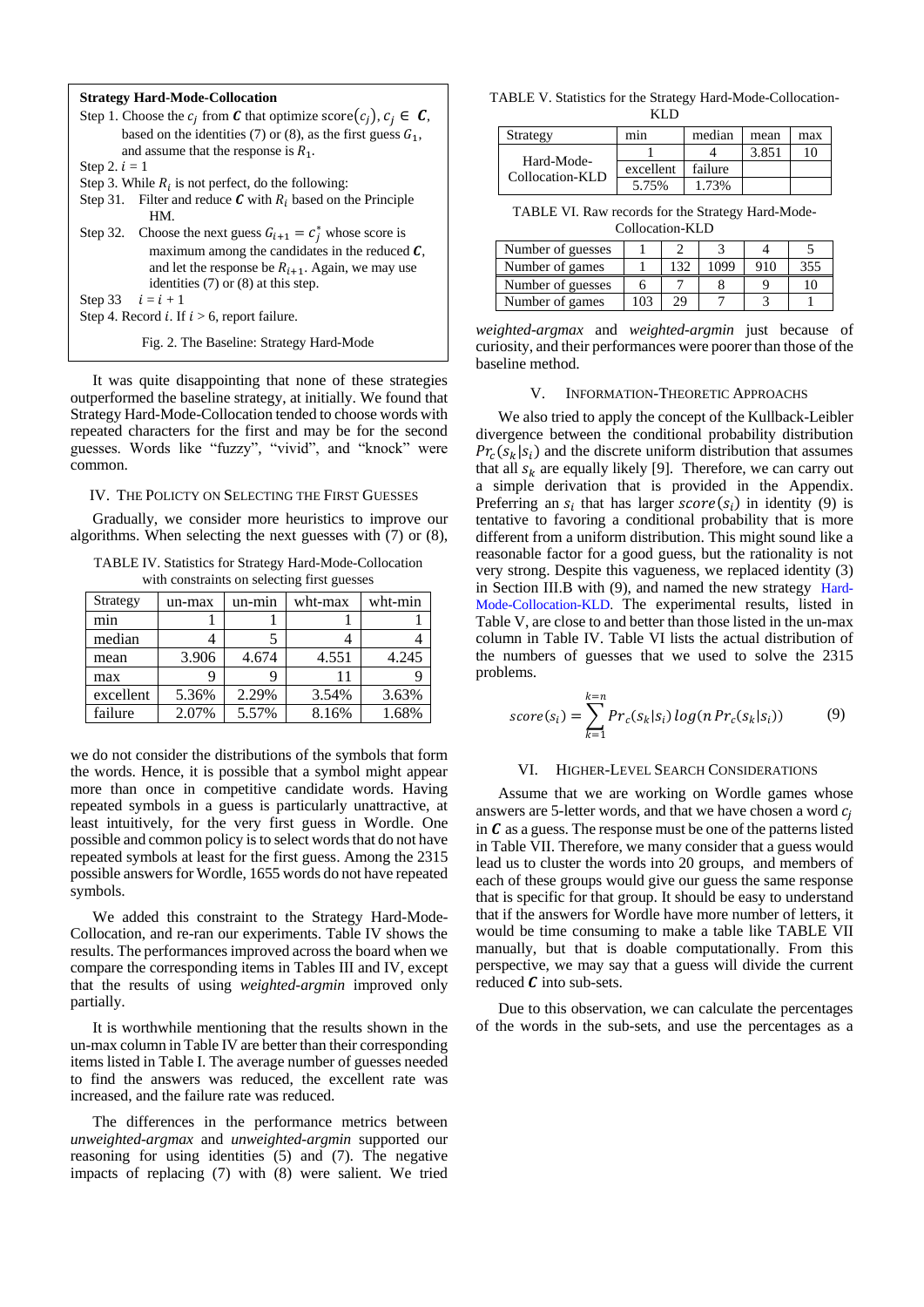

Fig. 3. Distributions of the percentages of numbers of guesses used to solve the 2315 Wordle games

TABLE VII. Possible Responses of Wordle  $(5 \text{ letter words})$ 

| $U$ -retter words) |                |                          |                          |  |  |  |
|--------------------|----------------|--------------------------|--------------------------|--|--|--|
| ID                 | number of      | number of                | number of                |  |  |  |
|                    | green squares  | yellow squares           | gray squares             |  |  |  |
| 1                  | 5              | 0                        | $\Omega$                 |  |  |  |
| $\overline{c}$     | 4              | $\boldsymbol{0}$         | 1                        |  |  |  |
| $\overline{3}$     | 3              | $\overline{c}$           | $\overline{0}$           |  |  |  |
| $\overline{4}$     | $\overline{3}$ | 1                        | 1                        |  |  |  |
| 5                  | $\overline{3}$ | $\boldsymbol{0}$         | $\overline{2}$           |  |  |  |
| $\overline{6}$     | $\overline{2}$ | $\overline{\mathbf{3}}$  | 0                        |  |  |  |
| 7                  | $\overline{c}$ | $\overline{c}$           | 1                        |  |  |  |
| $\overline{8}$     | $\overline{2}$ | $\overline{1}$           | $\overline{2}$           |  |  |  |
| 9                  | $\overline{2}$ | $\overline{0}$           | $\overline{\mathbf{3}}$  |  |  |  |
| 10                 | 1              | 4                        | $\overline{0}$           |  |  |  |
| 11                 | 1              | 3                        | 1                        |  |  |  |
| 12                 | 1              | $\overline{c}$           | $\overline{\mathbf{c}}$  |  |  |  |
| 13                 |                | 1                        | $\overline{3}$           |  |  |  |
| 14                 | 1              | $\overline{0}$           | $\overline{4}$           |  |  |  |
| 15                 | $\overline{0}$ | 5                        | $\overline{0}$           |  |  |  |
| 16                 | 0              | $\overline{\mathcal{L}}$ | 1                        |  |  |  |
| 17                 | 0              | 3                        | $\overline{c}$           |  |  |  |
| 18                 | 0              | $\overline{c}$           | 3                        |  |  |  |
| 19                 | 0              | 1                        | $\overline{\mathcal{L}}$ |  |  |  |
| 20                 | 0              | 0                        | 5                        |  |  |  |

probability distribution to calculate the resulting entropy when we use a guess to divide current *. Analogous to our trying* to maximizing the Information Gain when we build decision trees in machine learning, we would prefer to minimize the resulting entropy when we use a guess to divide the current *.* Moreover, we may employ the concept of the Kullback-Leibler divergence to compute the scores of choosing a certain candidate word for Wordle. The process is similar to the development that we discussed in details in Sections III, IV, and V. Although the process is similar, the computation procedures are much more time consuming than using the collocation-based information.

More specifically, let  $\Gamma = {\gamma_1, \gamma_2, ..., \gamma_a, ..., \gamma_b}$  denote the set of all possible responses for a word game  $W$ . Table VII shows the Γ for a Wordle game whose answers are words of five symbols. We may conceptually divide the current  $\mathcal C$  of  $W$ into *b* groups, with a guess *G* as following: If  $c_i \in C$  is the answer of W and if its response to G is  $\gamma_a$ , then we put  $c_j$  into the group  $g(\gamma_a)$ . Therefore, by construction, each word in must belong to a certain group in Γ.

TABLE VIII. Statistics for the Strategy Hard-Mode-Search-KLD

|                          | .         |         |       |     |
|--------------------------|-----------|---------|-------|-----|
| Strategy                 | mın       | median  | mean  | max |
|                          |           |         | 3.674 |     |
| Hard-Mode-<br>Search-KLD | excellent | failure |       |     |
|                          | 5.75%     | 0.65%   |       |     |

TABLE IX. Raw records for the Strategy Hard-Mode-Search-KLD

| Number of guesses |     |     |      |     |
|-------------------|-----|-----|------|-----|
| Number of games   | 132 | 866 | 1015 | 241 |
| Number of guesses |     |     |      |     |
| Number of games   |     |     |      |     |

We can define a probability distribution based on the memberships of these groups. Let  $s(\gamma_a)$  be the number of words in  $g(\gamma_a)$ . Hence, if there are x words in the current C, the following identity must hold.

$$
\sum_{a=1}^{b} s(\gamma_a) = x \tag{10}
$$

Therefore, let  $p(\gamma_a) = \frac{s(\gamma_a)}{r}$  $\frac{r_a}{x}$ , and we have the following.

$$
\sum_{a=1}^{b} p(\gamma_a) = 1
$$
 (11)

With these basic setups, we can define the resulting entropy and Kullback-Leibler divergence in ways that are very similar to what we reported in Section III, IV, and V, when we choose a guess,  $G$ , to divide the current  $C$ . We can then use the entropy and the divergence to compare candidate guesses and choose our next guess, to enhance the baseline Strategy Hard-Mode and establish the Hard-Mode-Search-KLD strategy.

Tables VIII and IX lists the best results that this relatively more complex procedure could achieve. This Hard-Mode-Search-KLD strategy led to slightly better performance, i.e., the average and maximal numbers of guesses to solve the game and the failure rates were improved. The distributions recorded in Tables IX and VI are quite different.

Fig. 3 depict the distributions in percentages for the data in Tables II, VI, and IX. Our introducing different methods to choose the first guess and the next guesses for a Wordle game paid off. Using the Hard-Mode-Collocation-KLD and the Hard-Mode-Search-KLD strategies, we were more likely to find the answers with three or fewer guesses, while reducing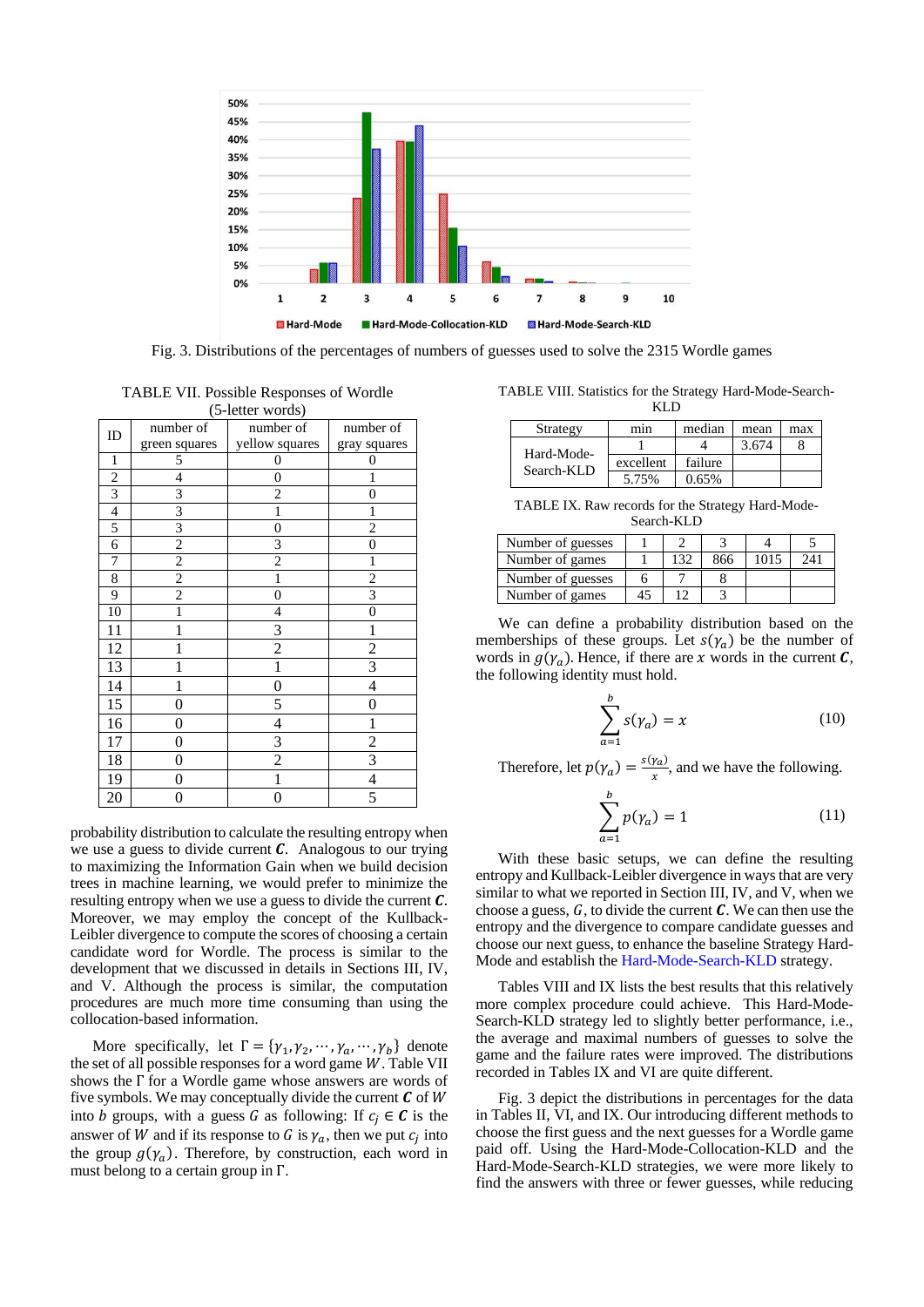the possibility of needing five or more guesses to solve the games. The proportion of excellent games increased, and the proportion of failed games decreased.

#### VII. DISCUSSION

We have used the Hard-Mode Strategy as the baseline. The strategy performs pretty well in practice, c.f. Tables I and II. We have found and Peattle also discussed that this strategy may not work well for some special cases [\[12\].](#page-5-4)

Assume that the answer is "freed", that we have guessed "creed", and that we got the response of [gray, green, green, green, green]. In this case, if playing in the Hard Mode, we may have to try "greed" and "breed" before we find the correct answer. An even more challenging group of words include "goner", "cover", "wooer", "homer", "poker", and "foyer". Allowing not to abide by the hard-mode rules sometimes will help. It may not be easy to find an answer in the group "wight", "fight", "sight", "tight", "right", "night", "light", and "eight" with no more than six attempts under the hard-mode rules.

For simplifying our discussion, we have used  $C$  as  $P$ . In practice, there are a lot more words in  $P$  than in  $C$ . It is easy to find good resources about English words that have five letters online, e.g., [\[4\].](#page-5-13) Using  $C$  as  $P$  is not a required trick for our programs. On one hand, using words in  *as our guesses* gave us some chances to directly find the answers luckily. On the other hand, we also wonder whether using a word in  $P$  will provide more information than using any other words in *.* 

We have mentioned that we consider that a main contribution of this manuscript is to provide the experience in developing strategies for solving a class of word games. The word game  $W$  as we defined in Section II.A is flexible, and one may change the parameters as long as one wish. For instance, the words for answers may not have to be English words, and it is possible for one to define games that include more symbols than the English alphabet in  $\Sigma$ .

We hope that the examples of our designing and choosing the heuristics to guide the selection of next guesses may be used as classroom examples of designing and comparing strategies for computer games.

We evaluated our methods with a single Wordle so far. One may apply our methods to solve Dordle [\[6\]](#page-5-14) and Quordle [\[13\]](#page-5-15) in which a plyer needs to solve more than one Wordle at a time. If each of these Wordle games are independent, then our methods should be directly applicable. If individual Wordle games are dependent, it should be possible to enhance our current design to handle the extra constraints.

#### VIII. CONCLUDING REMARKS

We have proposed a few strategies for solving a special class of word games, and used typical Wordle games as the example problems. Results of realistic evaluation indicate that we have achieved competitive performances for the current Wordle. In addition to providing clues for solving Wordle, we hope that the process of inventing and evaluating candidate strategies could serve as classroom examples for courses on learning to design strategies for computer games.

#### ACKNOWLEDGMENT

This work was funded in part by the MOST-110-2221-E-004-008-MY3 project of the Ministry of Science and Technology of Taiwan and in part by the 111H124D-13 project of the National Chengchi University.

## **REFERENCES**

- <span id="page-5-9"></span>[1] E. Alpaydin, Introduction to Machine Learning, fourth edition, MIT Press, 2020.
- <span id="page-5-6"></span>[2] C.-L. Liu. Mathematics, computer science, and number games (數學、 資訊科學與數字遊戲), *Science Monthly* (科學月刊) 32(3), 250‒255, 2001. (in Chinese)
- <span id="page-5-3"></span>[3] Bulls and Cows: https://en.wikipedia.org/wiki/Bulls\_and\_Cows
- <span id="page-5-13"></span>[4] CMUDict: https://pypi.org/project/cmudict/
- <span id="page-5-11"></span>[5] T. H. Cormen, C. E. Leiserson, R. L. Rivest, and C. Stein, Introduction to Algorithms, chapter 12, the third edition, MIT Press, 2009.
- <span id="page-5-14"></span>[6] Dordle: https://zaratustra.itch.io/dordle
- <span id="page-5-10"></span>[7] GAMERANT, https://gamerant.com/wordle-words-with-no-vowels/
- <span id="page-5-5"></span>[8] Haripriya, "What are the average number of guesses in Wordle?", https://nerdschalk.com/what-are-the-average-number-of-guesses-inwordle/
- <span id="page-5-12"></span>[9] S. Kullback and R.A. Leibler, "On information and sufficiency," Annals of Mathematical Statistics, 22 (1): 79–86, 1951.
- <span id="page-5-7"></span>[10] L. Loofbourow and M. Martinelli, "Should you be playing Wordle on "Hard Mode"?", SLATE, https://slate.com/culture/2022/02/wordlegame-nyt-original-vs-hard-mode.html
- <span id="page-5-2"></span>[11] Mastermind: https://en.wikipedia.org/wiki/Mastermind\_(board\_game)
- <span id="page-5-4"></span>[12] A. Peattle, "Establishing the minimum number of guesses needed to (always) win Wordle," personal https://alexpeattie.com/blog/establishing-minimum-guesses-wordle/
- <span id="page-5-15"></span>[13] Quordle: https://www.quordle.com/#/
- <span id="page-5-8"></span>[14] A. Selby, "The best strategies for Wordle," http://sonorouschocolate.com/notes/index.php?title=The\_best\_strategi es\_for\_Wordle
- <span id="page-5-1"></span>[15] M. Tracy, "The New York Times buys Wordle," New York Times, 31 Jan 2022, https://www.nytimes.com/2022/01/31/business/media/newyork-times-wordle.html
- <span id="page-5-0"></span>[16] Wordle: https://en.wikipedia.org/wiki/Wordle

#### **APPENDIX**

In the following derivation,  $U$  denote a uniform distribution that we want to compare with the conditional probability distribution  $Pr_c(s_k|s_i)$ , for a specific  $s_i$ . Since  $s_k$  can be any symbol in  $\Sigma$ , we need a uniform random variable that could take the value of any state among  $|\Sigma|$  states. Since  $\Sigma = \{s_1, s_2, \dots, s_i, \dots, s_n\}$ , we have  $|\Sigma| = n$ .

$$
score(s_i) = KLD_c(Pr_c(s_k|s_i) || U)
$$
  
= 
$$
\sum_{k=1}^{k=n} Pr_c(s_k|s_i) log \frac{Pr_c(s_k|s_i)}{|\mathbf{\Sigma}|}
$$
  
= 
$$
\sum_{k=1}^{k=n} Pr_c(s_k|s_i) log(n Pr_c(s_k|s_i))
$$

Table A1 lists the statistics of the outcomes, including the minimum, median, average, and the maximum of the numbers of guesses that were used by different strategies to solve the 2315 problems. The excellency column shows the percentages of a strategy using only one or two guesses to solve the 2315 problems. The failure column shows the percentages of a strategy using seven or more guesses to solve the 2315 problems.

Figure A1 depicts the distributions of the numbers of guesses that were used by different strategies. We show the strategies at the bottom, where the "hard-mode" is the baseline, the "i" and "p" families of strategies were denoted by "i" and "p" that were followed by a digit, respectively. We show the number of needed guesses on the horizontal axis, and the frequencies of the number of needed guesses on the vertical axis.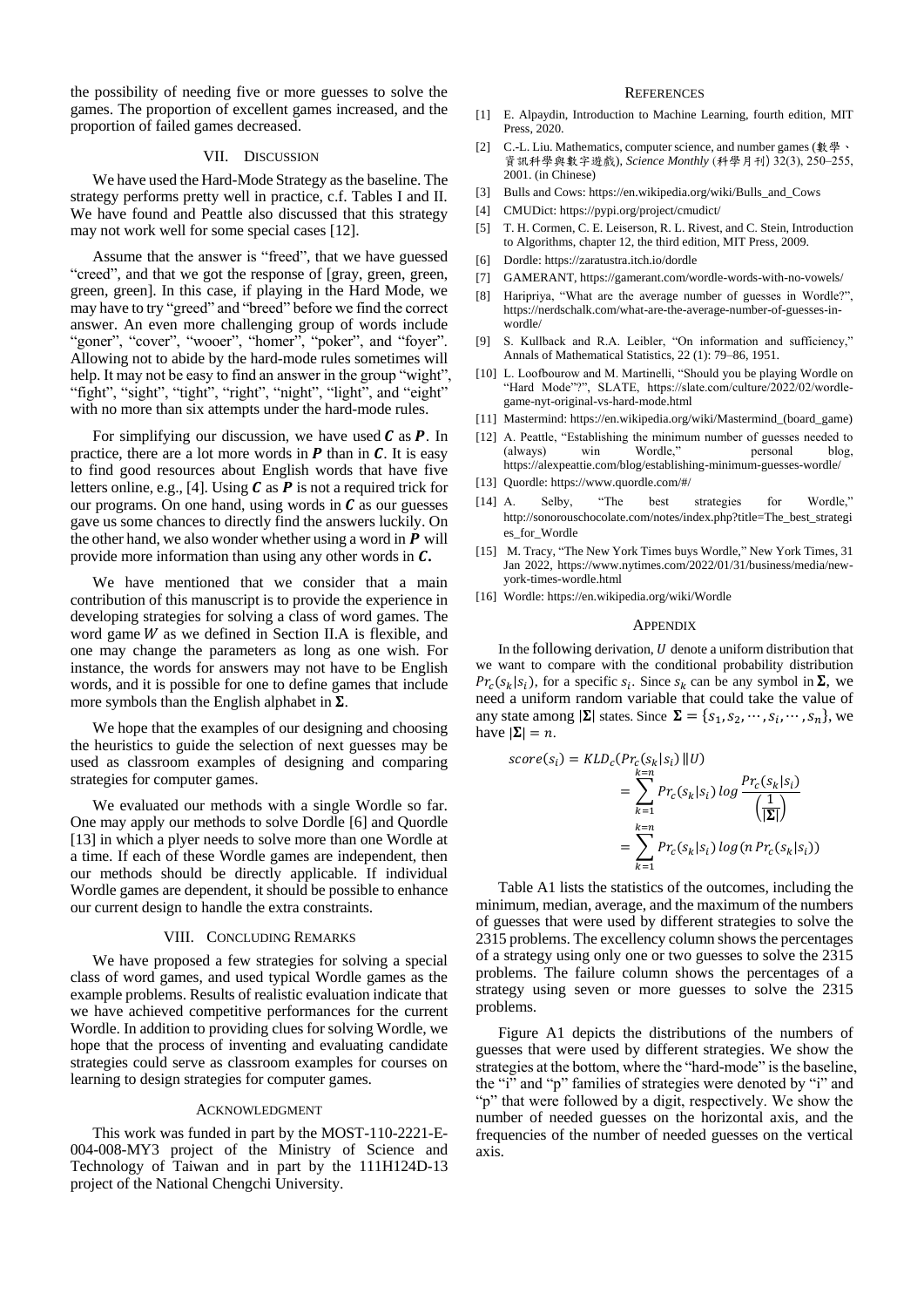| strategy  | min | median         | mean  | maximum | excellency | failure |
|-----------|-----|----------------|-------|---------|------------|---------|
| hard-mode | 1   | 4              | 4.078 | 10      | 4.67%      | 1.77%   |
| i1        | 1   | 6              | 5.651 | 11      | 1.47%      | 28.51%  |
| i2        | 1   | $\overline{4}$ | 4.117 | 9       | 2.59%      | 1.34%   |
| i3        | 1   | 4              | 4.475 | 10      | 2.59%      | 5.49%   |
| i4        | 1   | 4              | 3.674 | 8       | 5.75%      | 0.65%   |
| i5        | 1   | 5              | 4.926 | 10      | 2.29%      | 11.27%  |
| i6        | 1   | 4              | 3.750 | 9       | 5.75%      | 0.52%   |
| i7        | 1   | 4              | 4.205 | 9       | 3.20%      | 2.98%   |
| i8        | 1   | 4              | 3.674 | 8       | 5.75%      | 0.65%   |
| p1        | 1   | 4              | 4.263 | 10      | 2.72%      | 2.76%   |
| p2        | 1   | 4              | 4.301 | 10      | 2.72%      | 3.11%   |
| p3        | 1   | 5              | 4.525 | 9       | 2.38%      | 3.24%   |
| p4        | 1   | 5              | 4.583 | 9       | 2.38%      | 3.41%   |
| p5        |     | 4              | 3.851 | 10      | 5.75%      | 1.73%   |
| p6        | 1   | 4              | 3.848 | 10      | 5.75%      | 1.56%   |
| p7        | 1   | 4              | 4.245 | 9       | 3.63%      | 1.68%   |
| p8        | 1   | 4              | 4.236 | 9       | 3.63%      | 1.47%   |

**Table A1. Basic statistics**